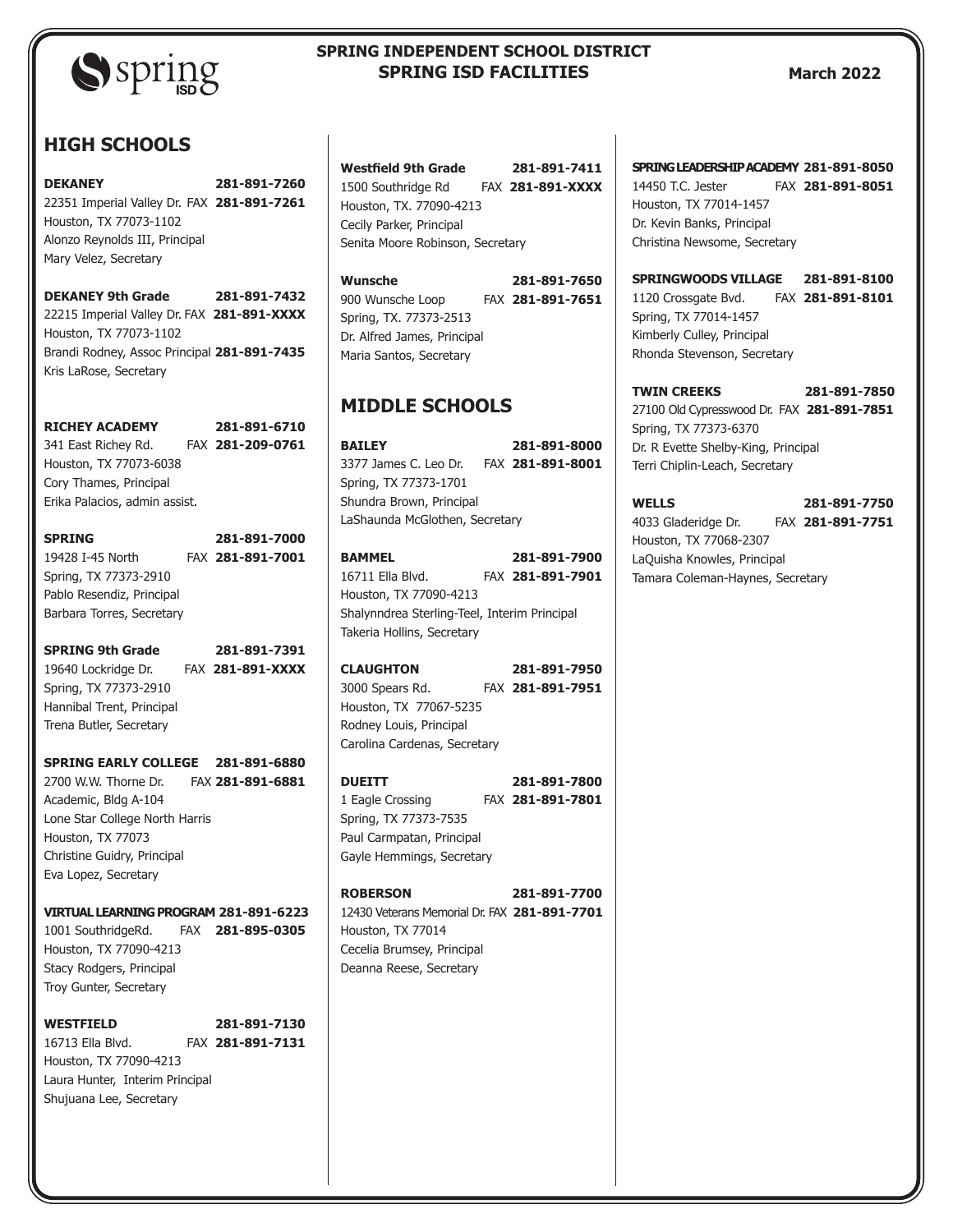

# **SPRING INDEPENDENT SCHOOL DISTRICT SPRING ISD FACILITIES**

#### **March 2022**

## **ELEMENTARY SCHOOLS**

**ANDERSON 281-891-8360** 6218 Lynngate FAX **281-891-8361** Spring, TX 77373-7356 Kristin Falcon, Principal LeighAnn McCurdy-Prieto, Secretary

**BAMMEL 281-891-8150** 17309 Red Oak Dr. FAX **281-587-7167** Houston, TX 77090-1243 Berky Hernandez-Owolabi, Principal Phillis Ferguson, Secretary

**BENEKE 281-891-8450** 3840 Briarchase Dr. FAX **281-891-8451** Houston, TX 77014-2755 Dr. 'Lesia Land, Principal H. Carole Sigler, Secretary

**BOOKER 281-891-8750** 22352 Imperial Valley Dr. FAX **281-891-8751** Houston, TX 77073-1101 Keisha Womack, Principal Susan Enciso, Secretary

**BURCHETT 281-891-8630** 3366 James Leo Dr. FAX **281-528-6351** Spring, TX 77373-1700 Yvette Casas, Principal Rosa Martinez, Secretary

**CLARK Primary, PK-1 281-891-8600** 12625 River Laurel Dr. FAX **281-880-6396** Houston, TX 77014-3642 Cynthia Gomez, Principal Janete Reason, Secretary

**CLARK Intermediate, 2-5 281-891-8540** 1825 Rushworth Dr. FAX **281-891-8541** Houston, TX 77014-2885 Katherine Fisher, Principal Rachel Guerrero Cruz, Secretary

**COOPER 281-891-8660** 18655 Imperial Valley Dr.FAX **281-209-0035** Houston, TX 77073-4608 Mayra Garcia, Principal Brenda Gutierrez, Secretary

**EICKENROHT 281-891-8840** 15252 Grand Point Dr. FAX **281-891-8841** Houston, TX 77090-6329 Shanna Swearingen, Principal Cassandra Alvarez Secretary

| <b>HERITAGE</b>                                                                                                                               |         | 281-891-8510                     |
|-----------------------------------------------------------------------------------------------------------------------------------------------|---------|----------------------------------|
| 12255 T. C. Jester Blvd. FAX 281-891-8511<br>Houston, TX 77067-1381                                                                           |         |                                  |
| Trenn Russell, Principal (interim),<br>Kristine Gonzales, Secretary                                                                           |         |                                  |
| <b>HIRSCH</b><br>2633 Trailing Vine Rd. FAX 281-891-8331<br>Spring, TX 77373-7716<br>Dr. Clare Resilla, Principal<br>Danielle Ross, Secretary |         | 281-891-8330                     |
| <b>HOYLAND</b><br>2200 Wittershaw Dr.<br>Houston, TX 77090-7202<br>Elisa Cole, Principal<br>Kathleen Manuel, Secretary                        |         | 281-891-8810<br>FAX 281-891-8811 |
| <b>JENKINS</b><br>4615 Reynaldo Dr.<br>Spring, TX 77373-6861<br>Tiffany Weston, Principal<br>Adriane Frieson, Secretary                       |         | 281-891-8300<br>FAX 281-891-8301 |
| <b>LEWIS</b><br>3230 Spears Rd.<br>Houston, TX 77067-5241<br>Grace Leal, Principal<br>Ruby Rubiano, Secretary                                 |         | 281-891-8720<br>FAX 281-440-4088 |
| LINK<br>2815 Ridge Hollow Dr. FAX 281-891-8391<br>Houston, TX 77067-1939<br>Tangy Stith, Principal<br>Rosio Uriostegui, Secretary             |         | 281-891-8390                     |
| <b>MAJOR</b>                                                                                                                                  | $-0.11$ | 281-891-8870                     |

16855 Sugar Pine Dr.. FAX **281-586-2049** Houston, TX 77090-3626 Kenisha Williams, Principal Sonia Garcia, Secretary

**MARSHALL 281-891-4900** 24505 Birnamwood Blvd. FAX **281-891-4901** Spring, TX 77373- Shimona Eason, Principal Becky Souder, Secretary

**McNABB 281-891-8690** 743 East Cypresswood Dr. FAX **281-528-5980** Spring, TX 77373-5516 Melissa Warford, Principal Angelita Bergeron, Secretary

**MEYER 281-891-8270** 16330 Forest Way Dr. FAX **281-895-0807** Houston, TX 77090-4717 C'ne Dawkins, Principal Jennifer Torres, Secretary

**NORTHGATE CROSSING 281-891-8780** FAX **281-891-8781**  23437 Northgate Crossing Blvd. Spring, TX 77373-5687 Kristi Brown, Principal Jessie Webb, Secretary

**PONDEROSA 281-891-8180** 17202 Butte Creek Rd. FAX **281-893-1051** Houston, TX 77090-2322 LaFredrick Smith, Principal Sherry Starling, Secretary

**REYNOLDS 281-891-8240** 3975 Gladeridge Dr. FAX **281-537-7603** Houston, TX 77068-2422 Dr. Angeles Perez, Principal Kirsten Brokken, Secretary

**SALYERS 281-891-8570** 25705 Hardy St. FAX **281-907-6363** Spring, TX 77373-2684 Asia Whitehead-Presswood, Principal Vacancy, Secretary

**SMITH 281-891-8420** 26000 Cypresswood Dr. FAX **281-891-8421** Spring, TX 77373-5860 Stacey Phillips, Principal Rhonda Bonwell, Secretary

**THOMPSON 281-891-8480** 12470 Walters Rd. FAX **281-891-8481** Houston, TX 77014-2422 De'Monica Amerson, Principal Lourdes Paz, Secretary

**WINSHIP 281-891-8210** 2175 Spring Creek Dr. FAX **281-528-9158** Spring, TX 77373-6141 Todd Armelin, Principal Nicole Stevenson, Secretary